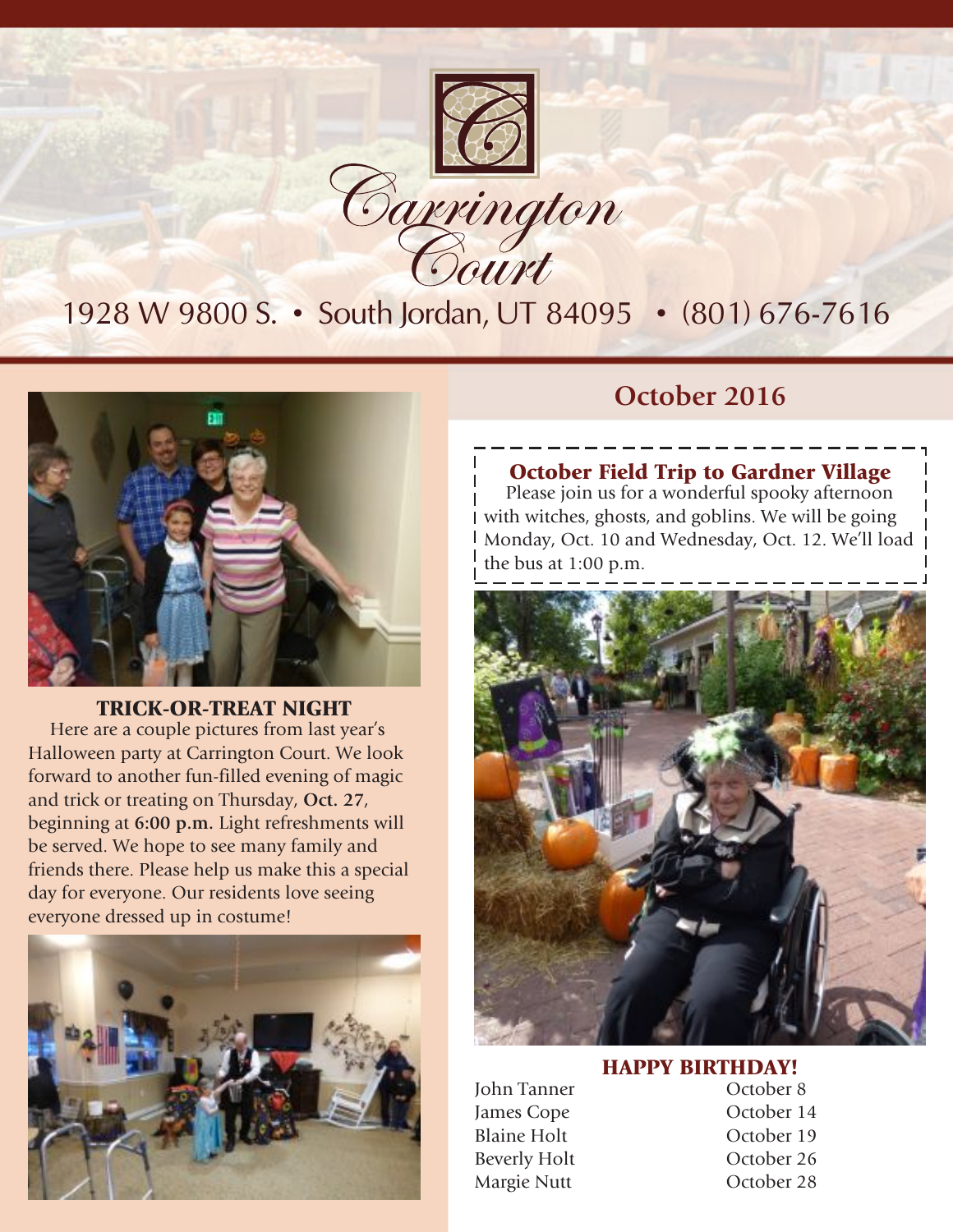

## **October 2016**

| Sunday                                                                                                                                                                                     | Monday                                                                                                                                                                                                                                                               | Tuesday                                                                                                                                                                                                                                                                                      | Wednesday                                                                                                                                                                                                                                                    | Thursday                                                                                                                                                                                   | Friday                                                                                                                                                                                                                                                     | Saturday                                                                                                                                                                      |
|--------------------------------------------------------------------------------------------------------------------------------------------------------------------------------------------|----------------------------------------------------------------------------------------------------------------------------------------------------------------------------------------------------------------------------------------------------------------------|----------------------------------------------------------------------------------------------------------------------------------------------------------------------------------------------------------------------------------------------------------------------------------------------|--------------------------------------------------------------------------------------------------------------------------------------------------------------------------------------------------------------------------------------------------------------|--------------------------------------------------------------------------------------------------------------------------------------------------------------------------------------------|------------------------------------------------------------------------------------------------------------------------------------------------------------------------------------------------------------------------------------------------------------|-------------------------------------------------------------------------------------------------------------------------------------------------------------------------------|
| <i><u>October</u></i>                                                                                                                                                                      |                                                                                                                                                                                                                                                                      |                                                                                                                                                                                                                                                                                              |                                                                                                                                                                                                                                                              |                                                                                                                                                                                            |                                                                                                                                                                                                                                                            | 9:00 Rejuvenation<br>9:30 Groove'N & Move'N<br>10:30 Art/Table Games/Puzzles<br>12:00 Lunch<br>1:30 At the Cinema<br>3:30 Fun & Games<br>3:30 Snack Time<br>5:00 Dinner       |
| $\overline{2}$<br>9:00 Rejuvenation<br>9:30 LDS Sacrament Meeting<br>10:30 Lawrence Welk<br>12:00 Lunch<br>1:30 Ladies' Spa Day<br>3:00 Afternoon Movie<br>4:00 Music/Piano<br>5:00 Dinner | $\mathbf{3}$<br>9:00 Rejuvenation<br>9:30 Groove'N & Move'N<br>10:00 Trivia<br>10:30 Time For Learning<br>11:00 Rhythm Band & Singing<br>12:00 Lunch<br>1:30 Van Ride/One-on-One Activities<br>3:30 Snack Time<br>4:00 Sing-Along Karaoke<br>5:00 Dinner             | 9:00 Rejuvenation<br>9:30 Music'n Movement/Singing<br>10:30 Indoor Sports<br>11:30 Beanbag & Noodle Fun<br>12:00 Lunch<br>1:30 Book Club/Story Time<br>1:30 Gospel Doctrine Lesson (AL Side)<br>2:30 Balloon Badminton/Games<br>3:30 Snack Time<br>4:00 Music/David Fairbanks<br>5:00 Dinner | 9:00 Rejuvenation<br>9:30 Groove'N & Move'N<br>10:00 Circle Games/Parachute<br>11:00 Cut & Past Magazines<br>12:00 Lunch<br>1:30 Music/Leigh/Piano<br>1:30 Van Ride/One-on-One Activities<br>3:30 Snack Time<br>4:00 Hand Massages & Memories<br>5:00 Dinner | 6<br>9:00 Rejuvenation<br>9:30 Music'n Movement/Singing<br>10:30 Carrington Court Bowling<br>12:00 Lunch<br>1:30 Craft Class<br>3:30 Snack Time<br>4:00 Music/John Green<br>5:00 Dinner    | 9:00 Rejuvenation<br>9:30 Groove'N & Move'N<br>10:00 What's Cookin'?<br>11:00 Check it Out! Activities with the<br><b>White Board</b><br>12:00 Lunch<br>1:30 B-I-N-G-O<br>3:30 Memorable Movie/Tasty Treat<br>5:00 Dinner                                  | 8<br>9:00 Rejuvenation<br>9:30 Groove'N & Move'N<br>10:30 Art/Table Games/Puzzles<br>12:00 Lunch<br>1:30 At the Cinema<br>3:30 Snack Time<br>3:30 Fun & Games<br>5:00 Dinner  |
| $\mathbf{Q}$<br>9:00 Rejuvenation<br>9:30 LDS Sacrament Meeting<br>10:30 Lawrence Welk<br>12:00 Lunch<br>1:30 Ladies' Spa Day<br>3:00 Afternoon Movie<br>4:00 Music/Piano<br>5:00 Dinner   | 10<br><b>Columbus Day</b><br>9:00 Rejuvenation<br>9:30 Groove'N & Move'N<br>10:00 Trivia<br>10:30 Time For Learning<br>11:00 Rhythm Band & Singing<br>12:00 Lunch<br>1:30 Field Trip to Gardner Village<br>3:30 Snack Time<br>4:00 Sing-Along Karaoke<br>5:00 Dinner | 11<br>9:00 Rejuvenation<br>9:30 Music'n Movement/Singing<br>10:30 Indoor Sports<br>11:30 Beanbag & Noodle Fun<br>12:00 Lunch<br>1:30 Book Club/Story Time<br>1:30 Gospel Doctrine Lesson (AL Side)<br>2:30 Balloon Badminton/Games<br>3:30 Snack Time<br>4:00 Comedy Hour<br>5:00 Dinner     | 12<br>9:00 Rejuvenation<br>9:30 Groove'N & Move'N<br>10:00 Circle Games/Parachute<br>11:00 Music/Taylorsville Senior Band<br>12:00 Lunch<br>1:30 Field Trip to Gardner Village<br>3:30 Snack Time<br>4:00 Hand Massages & Memories<br>5:00 Dinner            | 13<br>9:00 Rejuvenation<br>9:30 Music'n Movement/Singing<br>10:30 Carrington Court Bowling<br>12:00 Lunch<br>1:30 Craft Class<br>3:30 Snack Time<br>4:00 Music/Bob Shorten<br>5:00 Dinner  | 14<br>9:00 Rejuvenation<br>9:30 Darla/Therapy Dog<br>10:00 Groove'N & Move'N<br>10:30 What's Cookin'?<br>11:30 Check it Out! Activities with the<br><b>White Board</b><br>12:00 Lunch<br>1:30 B-I-N-G-O<br>3:30 Memorable Movie/Tasty Treat<br>5:00 Dinner | 15<br>9:00 Rejuvenation<br>9:30 Groove'N & Move'N<br>10:30 Art/Table Games/Puzzles<br>12:00 Lunch<br>1:30 At the Cinema<br>3:30 Snack Time<br>3:30 Fun & Games<br>5:00 Dinner |
| 16<br>9:00 Rejuvenation<br>9:30 LDS Sacrament Meeting<br>10:30 Lawrence Welk<br>12:00 Lunch<br>1:30 Ladies' Spa Day<br>3:00 Afternoon Movie<br>4:00 Music/Piano<br>5:00 Dinner             | 17<br>9:00 Rejuvenation<br>9:30 Groove'N & Move'N<br>10:00 Trivia<br>10:30 Time For Learning<br>11:00 Rhythm Band & Singing<br>12:00 Lunch<br>1:30 Van Ride/One-on-One Activities<br>3:30 Snack Time<br>4:00 Sing-Along Karaoke<br>5:00 Dinner                       | 18<br>9:00 Rejuvenation<br>9:30 Music'n Movement/Singing<br>10:30 Indoor Sports<br>11:30 Beanbag & Noodle Fun<br>12:00 Lunch<br>1:30 Book Club/Story Time<br>1:30 Gospel Doctrine Lesson (AL Side)<br>2:30 Balloon Badminton/Games<br>3:30 Snack Time<br>4:00 Comedy Hour<br>5:00 Dinner     | 19<br>9:00 Rejuvenation<br>9:30 Groove'N & Move'N<br>10:00 Circle Games/Parachute<br>11:00 Watercolor Art<br>12:00 Lunch<br>1:30 Van Ride/Skills Practice<br>3:30 Snack Time<br>4:00 Hand Massages & Memories<br>5:00 Dinner                                 | 20<br>9:00 Rejuvenation<br>9:30 Music'n Movement/Singing<br>10:30 Carrington Court Bowling<br>12:00 Lunch<br>1:30 Craft Class<br>3:30 Snack Time<br>4:00 Music/Debra Bowers<br>5:00 Dinner | 21<br>9:00 Rejuvenation<br>9:30 Groove'N & Move'N<br>10:00 What's Cookin'?<br>11:00 Check it Out! Activities with the<br><b>White Board</b><br>12:00 Lunch<br>1:30 B-I-N-G-O<br>3:30 Memorable Movie/Tasty Treat<br>5:00 Dinner                            | 22<br>9:00 Rejuvenation<br>9:30 Groove'N & Move'N<br>10:30 Art/Table Games/Puzzles<br>12:00 Lunch<br>1:30 At the Cinema<br>3:30 Fun & Games<br>3:30 Snack Time<br>5:00 Dinner |
| 23<br>9:30 LDS Sacrament Meeting<br>12:00 Lunch<br>1:30 Ladies' Spa Day<br>4:00 Music/Piano<br>5:00 Dinner<br>30<br>9:30 LDS Sacrament Meeting                                             | 24<br>9:30 Groove'N & Move'N<br>11:00 Rhythm Band & Singing<br>12:00 Lunch<br>1:30 Van Ride/One-on-One Activities<br>5:00 Dinner<br>31<br>9:30 Groove'N & Move'N                                                                                                     | <b>BIRTHDAY BASH1</b><br>25<br>9:00 Reiuvenation<br>9:30 Music'n Movement/Singing<br>10:30 Indoor Sports<br>11:30 Beanbag & Noodle Fun<br>12:00 Lunch<br>1:30 Book Club/Story Time<br>1:30 Gospel Doctrine Lesson (AL Side)                                                                  | 26<br>9:00 Rejuvenation<br>9:30 Van Ride/One-on-One<br><b>Activities</b><br>12:00 Lunch<br>1:30 Parachute/Nursery Rhymes                                                                                                                                     | 27<br>9:00 Rejuvenation<br>9:30 Music'n Movement/Singing<br>10:30 Carrington Court Bowling<br>12:00 Lunch<br>1:30 Get Ready for Party                                                      | 28<br>9:00 Rejuvenation<br>9:30 Darla/Therapy Dog<br>10:00 Groove'N & Move'N<br>10:30 What's Cookin'?<br>11:30 Check it Out! Activities with the<br><b>White Board</b><br>12:00 Lunch                                                                      | 29<br>9:00 Rejuvenation<br>9:30 Groove'N & Move'N<br>10:30 Art/Table Games/Puzzles<br>12:00 Lunch<br>1:30 At the Cinema                                                       |
| 12:00 Lunch<br>1:30 Ladies' Spa Day<br>4:00 Music/Piano<br>5:00 Dinner                                                                                                                     | 11:00 Rhythm Band & Singing<br>12:00 Lunch<br>1:30 Van Ride/One-on-One Activities<br>5:00 Dinner                                                                                                                                                                     | 2:30 Balloon Badminton/Games<br>3:30 Snack Time<br>4:00 Comedy Hour<br>5:00 Dinner                                                                                                                                                                                                           | 3:30 Snack Time<br>4:00 Hand Massages & Memories<br>5:00 Dinner                                                                                                                                                                                              | 3:30 Snack Time<br>5:00 Dinner<br>6:00 Halloween Party!                                                                                                                                    | 1:30 B-I-N-G-O<br>3:30 Memorable Movie/Tasty Treat<br>5:00 Dinner                                                                                                                                                                                          | 3:30 Snack Time<br>3:30 Fun & Games<br>5:00 Dinner                                                                                                                            |